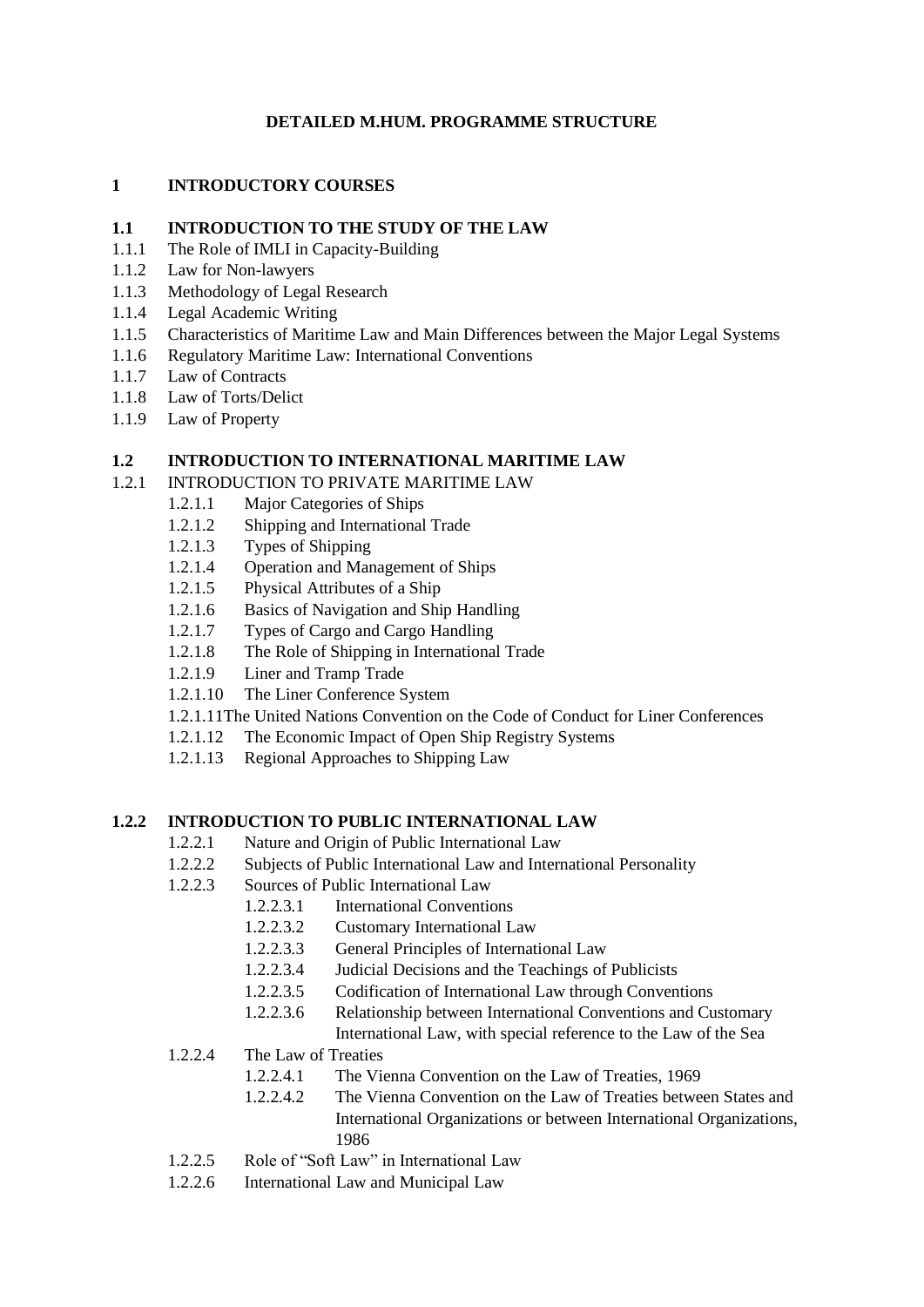- 1.2.2.7 Jurisdiction
- 1.2.2.8 Extradition
- 1.2.2.9 Immunities
	- 1.2.2.9.1 State Immunity
	- 1.2.2.9.2 Diplomatic Immunity
- 1.2.2.10 State Responsibility

#### **1.3 THE LAW OF INTERNATIONAL ORGANIZATIONS**

- 1.3.1 Historical Development of International Organizations
- 1.3.2 International Organizations as Subjects of International Law
- 1.3.3 Institutional Law of International Organizations
	- 1.3.3.1 Classification of International Organizations
	- 1.3.3.2 Role and Functions of International Organizations
	- 1.3.3.3 Constituent Instruments of International Organizations
	- 1.3.3.4 The Applicable Law
	- 1.3.3.5 Privileges and Immunities of International Organizations
	- 1.3.3.6 Responsibility of International Organizations
	- 1.3.3.7 Powers of International Organizations
	- 1.3.3.8 Membership
	- 1.3.3.9 Dissolution
- 1.3.4 The United Nations System
	- 1.3.4.1 The United Nations
		- 1.3.4.1.1 The United Nations General Assembly
		- 1.3.4.1.2 The United Nations Security Council
		- 1.3.4.1.3 United Nations Division for Ocean Affairs and the Law of the Sea (DOALOS)
		- 1.3.4.1.4 Commission on the Limits of the Continental Shelf (CLCS)
		- 1.3.4.1.5 International Law Commission (ILC)
		- 1.3.4.1.6 International Seabed Authority (ISA)
		- 1.3.4.1.7 UN-Oceans
		- 1.3.4.1.8 International Court of Justice (ICJ)
		- 1.3.4.1.9 International Tribunal for the Law of the Sea (ITLOS)
	- 1.3.4.2 Specialized Agencies
		- 1.3.4.2.1 The International Maritime Organization (IMO)
			- 1.3.4.2.1.1 History, Aims and Functions
				- 1.3.4.2.1.2 Structure of IMO
				- 1.3.4.2.1.3 Committees of IMO
				- 1.3.4.2.1.4 IMO as a Law-Making Body
				- 1.3.4.2.1.5 The Process of Development and Amendment of an IMO Convention
		- 1.3.4.2.2 Other Agencies and Bodies
			- 1.3.4.2.2.1 UNEP, UNESCO (IOC), UNCTAD, FAO, ILO,

## UNCITRAL

- 1.3.5 Role of Non-Governmental Organizations
	- 1.3.5.1 Comité Maritime International (CMI)

## **1.4 SIGNIFICANCE OF ETHICS IN INTERNATIONAL MARITIME LAW**

- 1.4.1 The Role of Ethics in the Law of the Sea
- 1.4.2 The Role of Ethics in Shipping Law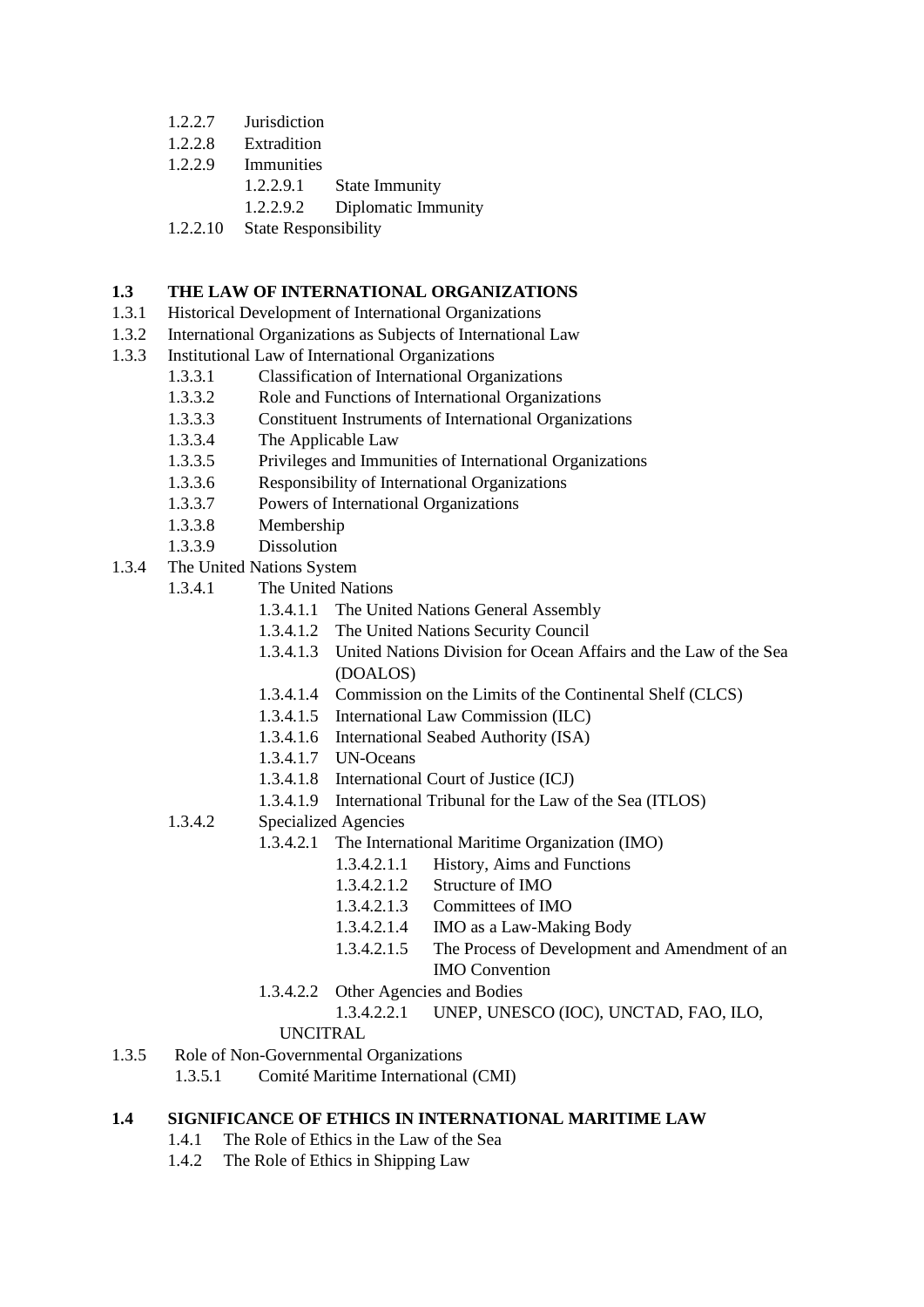# **2 INTERNATIONAL LAW OF THE SEA**

# **2.1 HISTORICAL BACKGROUND**

#### **2.2 GENERAL INTRODUCTION AND ELEMENTS OF THE LAW OF THE SEA**

- 2.2.1 First United Nations Conference on the Law of the Sea (UNCLOS I)
- 2.2.2 Second United Nations Conference on the Law of the Sea (UNCLOS II)
- 2.2.3 Third United Nations Conference on the Law of the Sea (UNCLOS III)
- 2.2.4 1958 Geneva Conventions on the Law of the Sea
	- 2.2.4.1 Convention on the Territorial Sea and the Contiguous Zone, 1958
	- 2.2.4.2 Convention on the Continental Shelf, 1958
	- 2.2.4.3 Convention on the High Seas, 1958
	- 2.2.4.4 Convention on Fishing and Conservation of the Living Resources of the High Seas, 1958
- 2.2.5 United Nations Convention on the Law of the Sea, 1982 (UNCLOS)
- 2.2.6 Post-UNCLOS Developments
- 2.2.7 Customary Law

## **2.3 BASELINES**

- 2.3.1 Convention on the Territorial Sea and the Contiguous Zone, 1958
- 2.3.2 Part II of UNCLOS

#### **2.4 INTERNAL WATERS AND TERRITORIAL SEA**

- 2.4.1 Convention on the Territorial Sea and the Contiguous Zone, 1958
- 2.4.2 Part II of UNCLOS
- 2.4.3 Customary Law

#### **2.5 STRAITS USED FOR INTERNATIONAL NAVIGATION**

- 2.5.1 Convention on the Territorial Sea and the Contiguous Zone, 1958
- 2.5.2 Part III of UNCLOS
- 2.5.3 Customary Law

## **2.6 ARCHIPELAGIC STATES**

- 2.6.1 Pre-UNCLOS position
- 2.6.2 Part IV of UNCLOS
- 2.6.3 Customary Law

## **2.7 CONTIGUOUS ZONE**

- 2.7.1 Convention on the Territorial Sea and the Contiguous Zone, 1958
- 2.7.2 Part II of UNCLOS
- 2.7.3 Customary Law

#### **2.8 CONTINENTAL SHELF**

- 2.8.1 Convention on the Continental Shelf, 1958
- 2.8.2 Part VI of UNCLOS
- 2.8.3 Customary Law

# **2.9 EXCLUSIVE ECONOMIC ZONE**

- 2.9.1 Pre-UNCLOS position
- 2.9.2 Part V of UNCLOS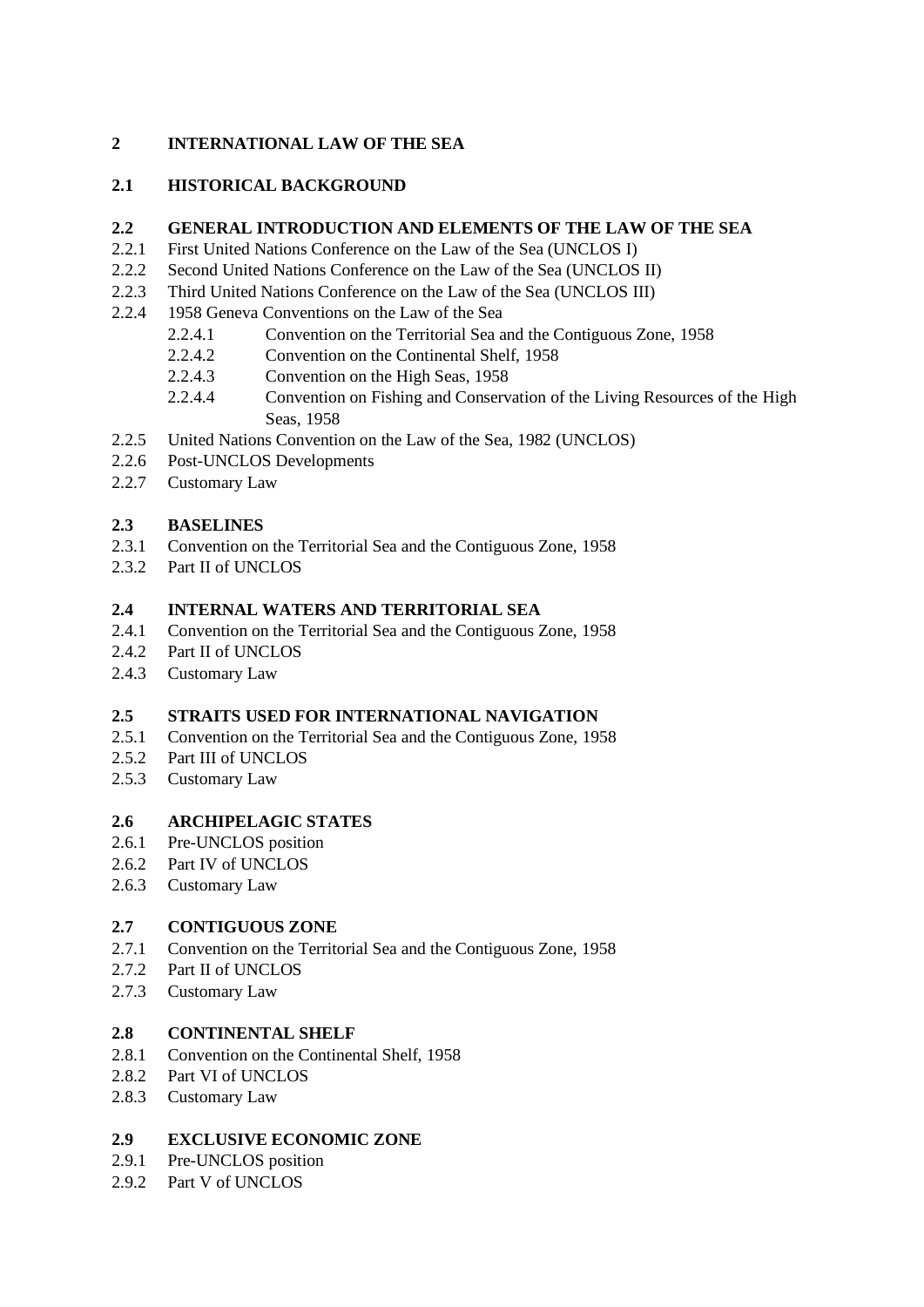#### 2.9.3 Customary Law

## **2.10 FISHERIES**

- 2.10.1 1958 Geneva Convention on Fishing and the Conservation of the Living Resources of the High Seas
- 2.10.2 Parts V and VII of UNCLOS
- 2.10.3 1993 Food and Agriculture Organization (FAO) Compliance Agreement
- 2.10.4 1995 Agreement for the Implementation of the Provisions of the United Nations Convention on the Law of the Sea relating to the Conservation and Management of Straddling Fish Stocks and Highly Migratory Fish Stocks
- 2.10.5 1995 Food and Agriculture Organization (FAO) Code of Conduct for Responsible Fisheries
- 2.10.6 Agreement on Port State Measures to Prevent, Deter and Eliminate Illegal, Unreported and Unregulated Fishing, 2009

## **2.11 LAND-LOCKED STATES AND GEOGRAPHICALLY DISADVANTAGED STATES**

- 2.11.1 Pre-UNCLOS position
- 2.11.2 Part X of UNCLOS
- 2.11.3 Customary Law

# **2.12 THE HIGH SEAS**

- 2.12.1 Legal Status of the High Seas
- 2.12.2 High Seas Freedoms
- 2.12.3 Nationality of Ships
- 2.12.4 Status of Ships on the High Seas
- 2.12.5 Prohibition of Transport of Slaves
- 2.12.6 Piracy
- 2.12.7 Illicit Traffic in Narcotic Drugs or Psychotropic Substances
- 2.12.8 Unauthorized Broadcasting
- 2.12.9 Right of Visit
- 2.12.10 Right of Hot Pursuit
- 2.12.11 Submarine Cables and Pipelines

## **2.13 REGIME OF ISLANDS**

- 2.13.1 Pre-UNCLOS position
- 2.13.2 Part VIII of UNCLOS
- 2.13.3 Customary Law

## **2.14 ENCLOSED AND SEMI-ENCLOSED SEAS**

- 2.14.1 Pre-UNCLOS position
- 2.14.2 Part IX of UNCLOS
- 2.14.3 Customary Law

#### **2.15 INTERNATIONAL SEABED AREA**

- 2.15.1 Historical Background
- 2.15.2 Customary Law: Declaration of Principles Governing the Deep Seabed
- 2.15.3 The UNCLOS Regime 2.15.3.1 The International Seabed Authority
- 2.15.4 1994 Agreement relating to the Implementation of Part XI of the United Nations Convention on the Law of the Sea, 1982
- 2.15.5 The System of Exploitation of Deep Seabed Resources

## **2.16 MARINE SCIENTIFIC RESEARCH**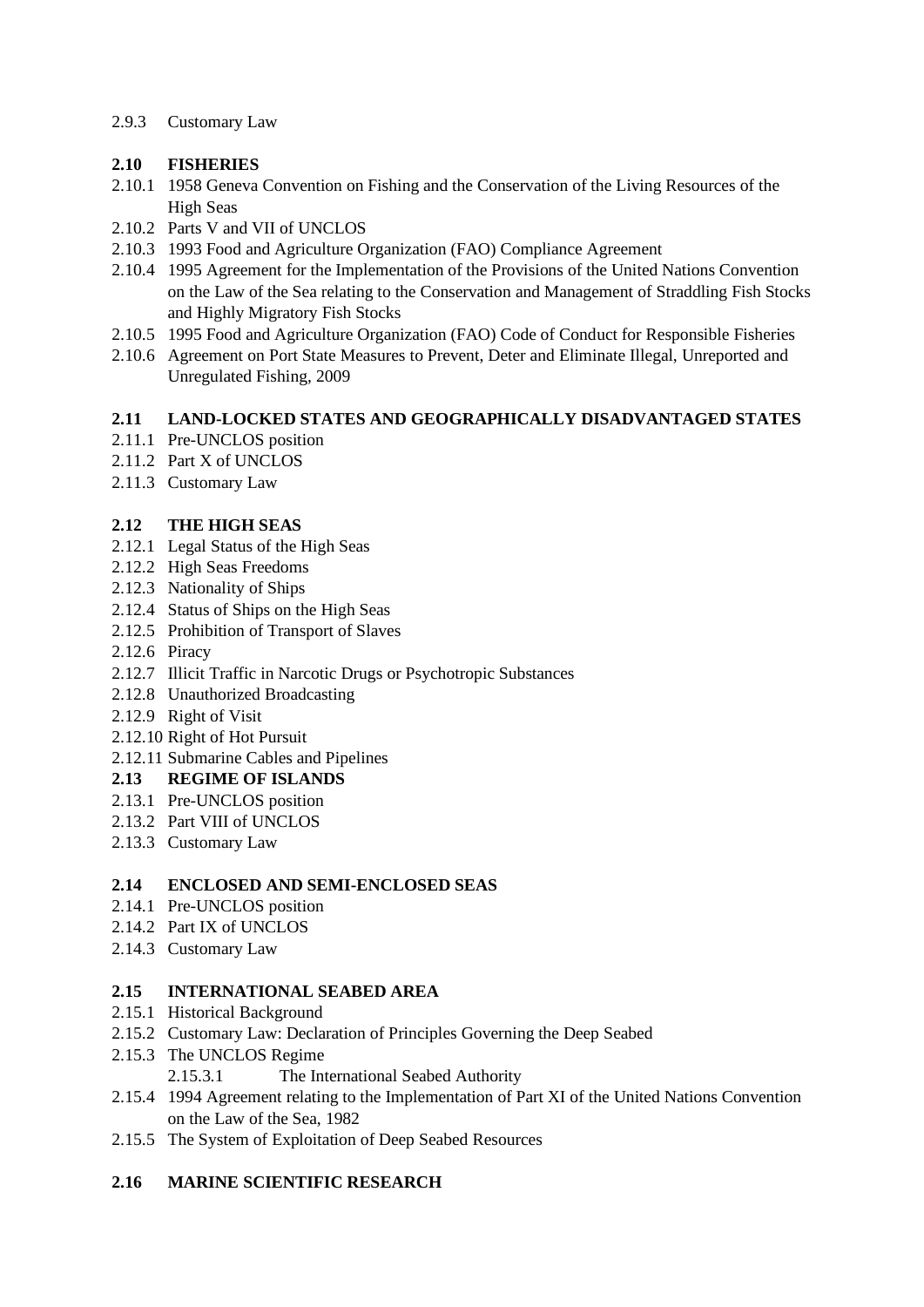- 2.16.1 Convention on the Territorial Sea and the Contiguous Zone, 1958
- 2.16.2 Convention on the Continental Shelf, 1958
- 2.16.3 Convention on the High Seas, 1958
- 2.16.4 Part XIII of UNCLOS
- 2.16.5 Customary Law

## **2.17 DEVELOPMENT AND TRANSFER OF MARINE TECHNOLOGY**

2.17.1 Part XIV of UNCLOS

#### **2.18 GENETIC RESOURCES OF THE SEA**

#### **2.19 PROTECTION OF UNDERWATER CULTURAL HERITAGE**

- 2.19.1 Articles 149 and 303(2) of UNCLOS
- 2.19.2 Convention on the Protection of Underwater Cultural Heritage, 2001

## **2.20 THE LEGAL REGIME OF THE ARCTIC**

- 2.20.1 Defining the Arctic Region
- 2.20.2 Implications of the Opening of the Northwest and Northeast Passages
- 2.20.3 Overview of the Application of UNCLOS and other International Treaties to the Arctic
- 2.20.4 Maritime Zones in the Arctic and their Delimitation
- 2.20.5 The Arctic Council
- 2.20.6 Development of National Policies regulating the Arctic Region

## **2.21 THE LEGAL REGIME OF THE ANTARCTIC**

- 2.21.1 Defining the Antarctic Region
- 2.21.2 The Antarctic Treaty System
- 2.21.3 Overview of the Application of UNCLOS to the Antarctic Ocean
- 2.21.4 Maritime Zones in the Antarctic Ocean and their Delimitation
- 2.21.5 Recent Trends and Challenges: Shipping in the Antarctic Ocean

## **2.22 HUMAN RIGHTS AND THE LAW OF THE SEA**

- 2.22.1 Introduction to Human Rights
- 2.22.2 Sources of Human Rights
- 2.22.3 The Scope of Human Rights
- 2.22.4 The Content of Human Rights
- 2.22.5 The Relationship between Human Rights and the Law of the Sea

## **2.23 SETTLEMENT OF DISPUTES**

- 2.23.1 The International Tribunal for the Law of the Sea (ITLOS)
- 2.23.2 The International Court of Justice (ICJ)
- 2.23.3 Arbitration and Other Forms of Alternative Dispute Resolutions (ADR)

# **2.24 THE INTERNATIONAL MARITIME ORGANIZATION AND THE LAW OF THE SEA**

## **3 INTERNATIONAL MARINE ENVIRONMENTAL LAW**

#### **3.1 Introduction to Marine Environmental Law**

3.1.1 Historical Background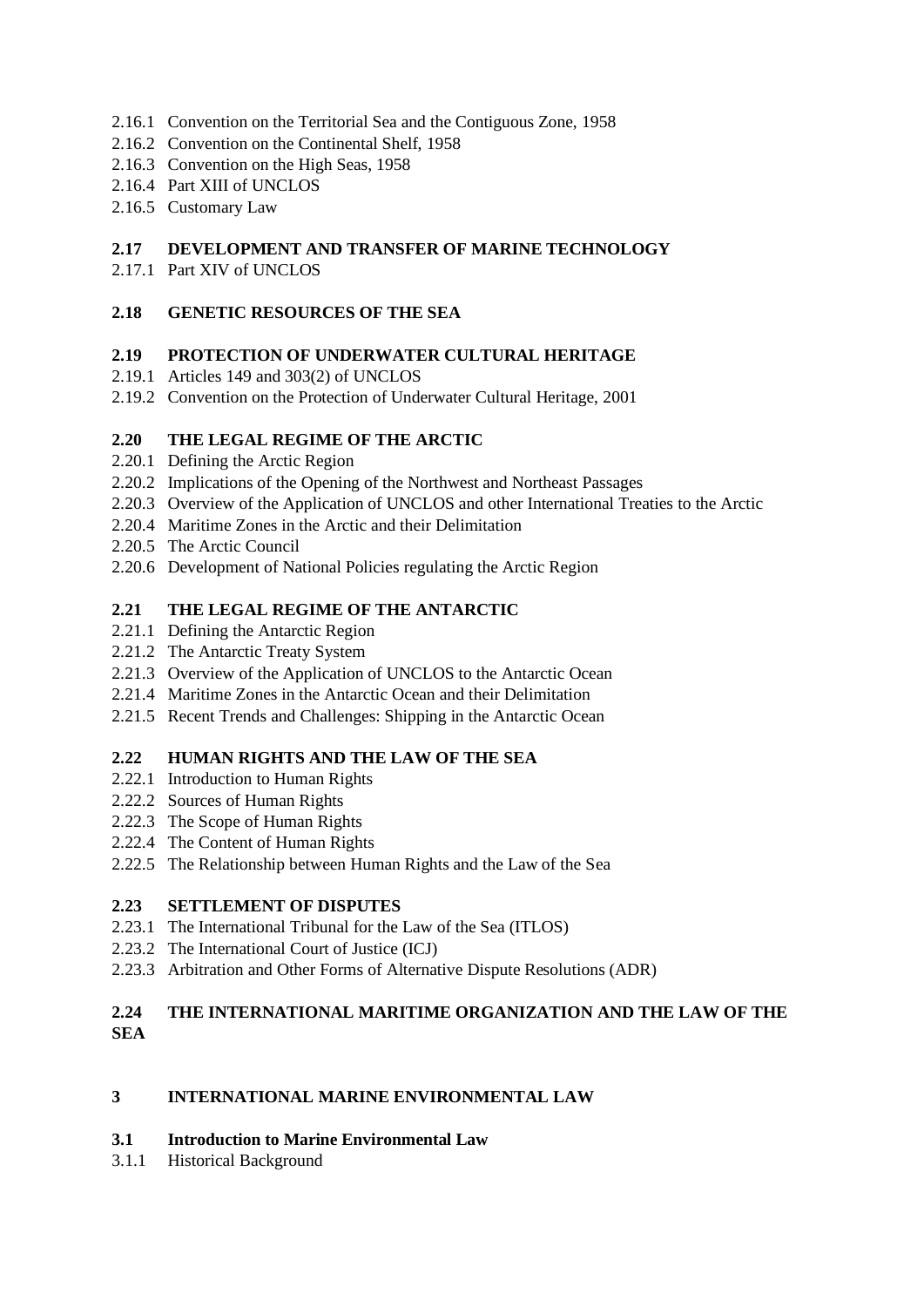- 3.1.2 Development of Principles for the Sustainable Development of the Environment under the United Nations Conferences
- 3.1.3 UNEP and its Regional Seas Programme
- 3.1.4 Basis of Liability for Marine Pollution
	- 3.1.4.1 Law of Negligence in Relation to Marine Pollution
	- 3.1.4.2 Doctrine of Strict Liability / Polluter Pays Principle
	- 3.1.4.3 Criminal Law Relating to Marine Pollution: Application of Mens Rea
- 3.1.5 State Responsibility
- 3.1.6 Inter-Relationship between Prevention of Pollution of the Marine Environment and Protection and Conservation of the Living Resources of the Sea

## **3.2 Prevention of Pollution**

- 3.2.1 UNCLOS and the Protection and Preservation of the Marine Environment (Part XII)
- 3.2.2 International Convention for the Prevention of Pollution from Ships, 1973; the 1978 and 1997 Protocols thereto (MARPOL), as amended
- 3.2.3 International Convention on the Prevention of Marine Pollution by Dumping of Wastes and Other Matter, 1972 and the 1996 Protocol thereto, as amended
- 3.2.4 Helsinki Convention on the Protection of the Marine Environment of the Baltic Sea Area, 1992
- 3.2.5 Basel Convention on the Control of Transboundary Movements of Hazardous Wastes and their Disposals, 1989, as amended
- 3.2.6 International Convention on the Control of Harmful Anti-fouling Systems on Ships, 2001
- 3.2.7 International Convention for the Control and Management of Ships' Ballast Water and Sediments, 2004
- 3.2.8 Hong Kong International Convention for the Safe and Environmentally Sound Recycling of Ships, 2009
- 3.2.9 Prevention of Pollution in Polar Regions 3.2.9.1 International Code of Safety for Ships Operating in Polar Waters (Polar Code)

## **3.3 Preparedness, Response and Co-operation**

- 3.3.1 International Convention Relating to Intervention on the High Seas in Cases of Oil Pollution Casualties, 1969
- 3.3.2 Protocol Relating to Intervention on the High Seas in Cases of Pollution by Substances other than Oil, 1973, as amended
- 3.3.3 International Convention on Oil Pollution, Preparedness, Response and Co-operation, 1990
- 3.3.4 Protocol on Preparedness, Response and Co-operation to Pollution Incidents by Hazardous and Noxious Substances, 2000 (OPRC-HNS Protocol)

## **3.4 Liability and Compensation**

- 3.4.1 International Convention on Civil Liability for Oil Pollution Damage, 1969 (CLC) and the 1992 Protocol thereto (1992 CLC), as amended
- 3.4.2 International Convention on the Establishment of an International Fund for Compensation for Oil Pollution Damage, 1992 (1992 Fund Convention), as amended
- 3.4.3 Protocol of 2003 to the International Convention on the Establishment of an International Fund for Compensation for Oil Pollution Damage, 1992 (Supplementary Fund Protocol)
- 3.4.4 International Convention on Liability and Compensation for Damage in Connection with the Carriage of Hazardous and Noxious Substances by Sea, 2010 (HNS Convention 2010)
- 3.4.5 Basel Protocol on Liability and Compensation for Damage resulting from Transboundary Movements of Hazardous Wastes and their Disposal, 1999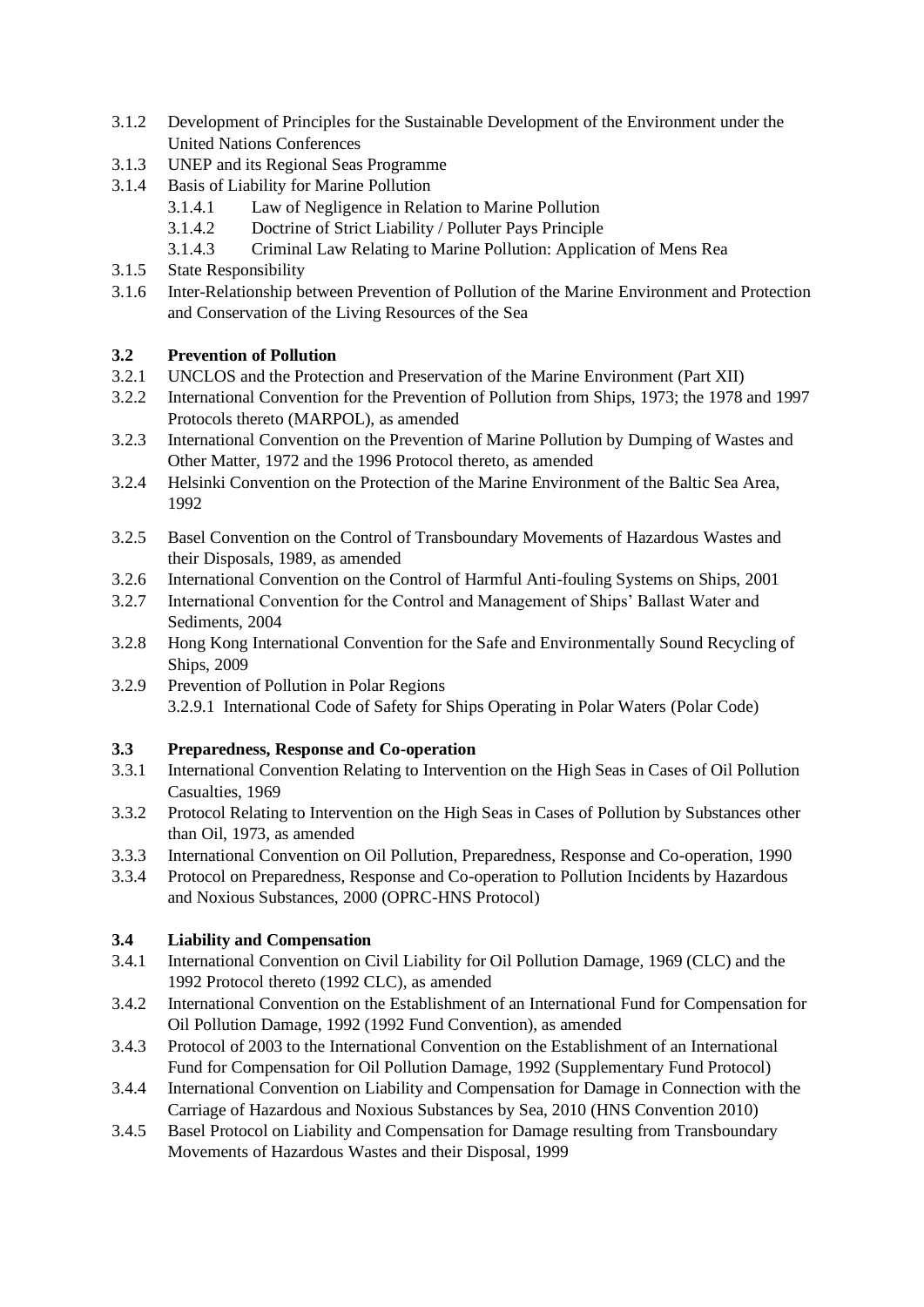- 3.4.6 International Convention on Civil Liability for Bunker Oil Pollution Damage, 2001 (Bunkers Convention)
- 3.4.7 United States Oil Pollution Act, 1990

# **4 INTERNATIONAL MARITIME SECURITY LAW**

## **4.1 INTRODUCTION TO INTERNATIONAL MARITIME SECURITY LAW**

#### **4.2 PIRACY, HIJACKING AND ARMED ROBBERY AGAINST SHIPS**

- 4.2.1 UNCLOS
- 4.2.2 United Nations Measures to Combat Piracy
- 4.2.3 IMO Measures to Combat Piracy
	- 4.2.3.1 Djibouti Code of Conduct
	- 4.2.3.2 Code of Conduct Concerning the Repression of Piracy, Armed Robbery against Ships, and Illicit Maritime Activity in West and Central Africa, 2013
	- 4.2.3.3 Recommendations to Governments for Preventing and Suppressing Piracy and Armed Robbery against Ships
	- 4.2.3.4 Code of Practice for the Investigation of Crimes of Piracy and Armed Robbery against Ships
	- 4.2.3.5 Maritime Criminal Acts Draft Guidelines for National Legislation
- 4.2.4 Regional Cooperation among States to Combat Piracy and Armed Robbery against Ships 4.2.4.1 Regional Cooperation Agreement on Combating Piracy and Armed Robbery against Ships in Asia (ReCAAP)

#### **4.3 STOWAWAYS**

- 4.3.1 International Convention Relating to Stowaways, 1957
- 4.3.2 Convention on Facilitation of International Maritime Traffic, 1965, as amended (The FAL Convention)
- 4.3.3 IMO Resolution FAL.11(37) in "Revised guidelines on the prevention of access by stowaways and the allocation of responsibilities to seek the successful resolution of stowaway cases"

## **4.4 HUMAN SMUGGLING AND HUMAN TRAFFICKING**

- 4.4.1 United Nations Convention against Transnational Organized Crime, 2000
- 4.4.2 Protocol against the Smuggling of Migrants by Land, Sea and Air, supplementing the United Nations Convention against Transnational Organized Crime
- 4.4.3 Protocol to Prevent, Suppress and Punish Trafficking in Persons, Especially Women and Children, supplementing the United Nations Convention against Transnational Organized Crime

## **4.5 THE TRAFFICKING OF ILLICIT DRUGS**

4.5.1 United Nations Convention against Illicit Traffic in Narcotic Drugs and Psychotropic Substances, 1988

## **4.6 THE TRAFFICKING OF ILLICIT ARMS**

4.6.1 Protocol against the Illicit Manufacturing of and Trafficking in Firearms, their Parts and Components and Ammunition, supplementing the United Nations Convention against Transnational Organized Crime, 2001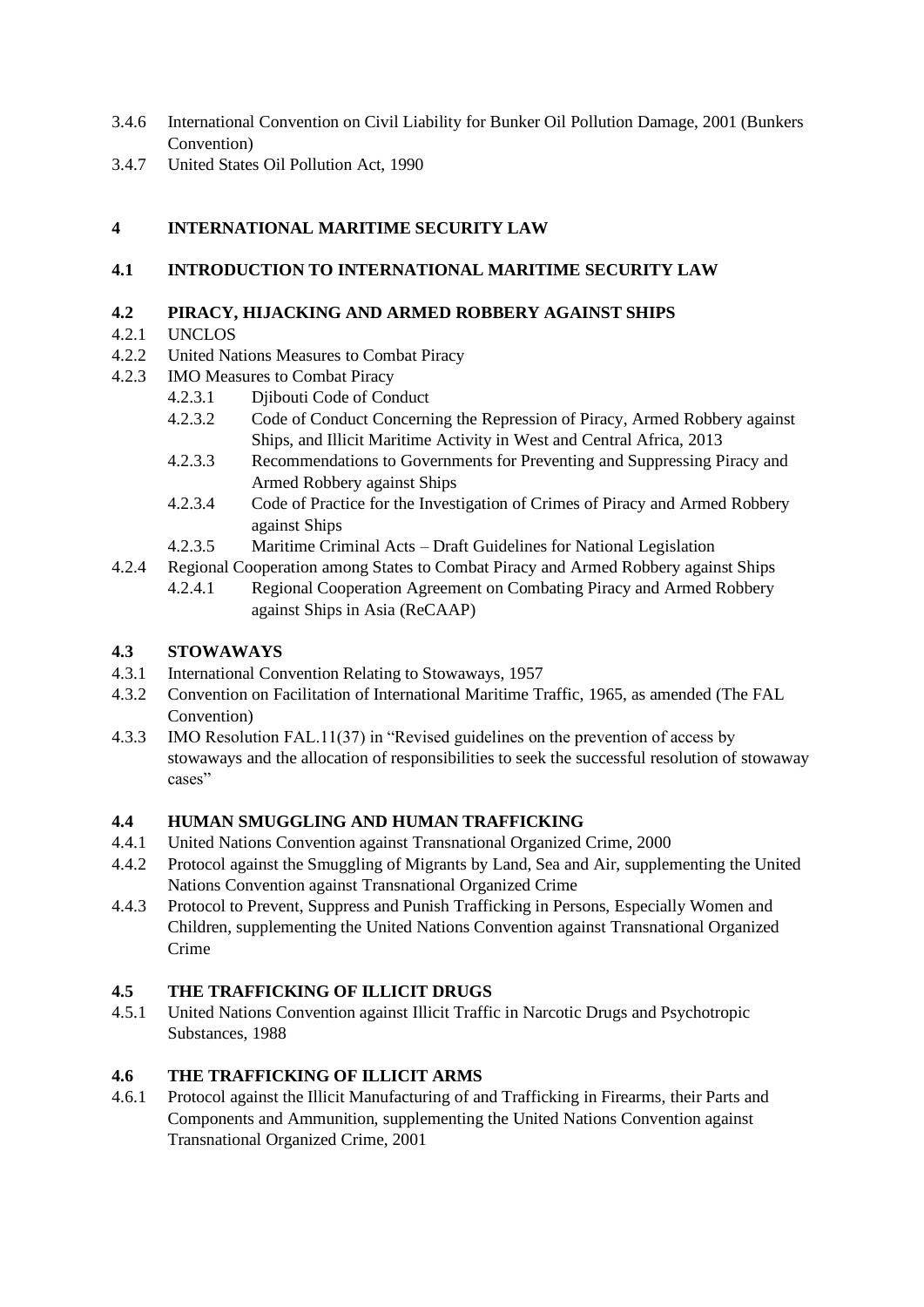# **4.7 MARITIME TERRORISM AND UNLAWFUL ACTS AGAINST THE SAFETY OF MARITIME NAVIGATION**

- 4.7.1 Convention for the Suppression of Unlawful Acts against the Safety of Maritime Navigation, 1988 (SUA Convention) and the 2005 Protocol thereto
- 4.7.2 Protocol for the Suppression of Unlawful Acts against the Safety of Fixed Platforms Located on the Continental Shelf, 1988 (SUA Protocol 1988) and the 2005 Protocol thereto

# **4.8 CYBER TERRORISM**

- 4.8.1 Introduction to Cyber Terrorism
- 4.8.2 The Anti-Terrorism Treaties and Cyber Terrorism
	- 4.8.2.1 International Convention for the Suppression of Terrorist Bombings, 1997
	- 4.8.2.2 International Convention for the Suppression of the Financing of Terrorism, 1999
	- 4.8.2.3 International Convention for the Suppression of Acts of Nuclear Terrorism, 2005
- 4.8.3 Counter-Terrorism Activities Mandated by the UN Security Council

# **4.9 SHIP AND PORT FACILITY SECURITY**

4.9.1 International Ship and Port Facility Security Code (ISPS Code)

# **4.10 OTHER MARITIME SECURITY ISSUES**

- 4.10.1 Prohibition of the Transport of Slaves
- 4.10.2 Unauthorized Broadcasting from the High Seas
- 4.10.3 The Right of Visit
- 4.10.4 The Right of Hot Pursuit

# **5 SHIPPING LAW**

## **5.1 NATIONALITY, REGISTRATION AND OWNERSHIP OF SHIPS**

- 5.1.1 Nationality of Ships
- 5.1.2 Ship Registration
	- 5.1.2.1 Registration and Ownership of Ships

5.1.2.1.1 The Concept of 'Genuine Link'

- 5.1.2.2 Types of Ship Registries
	- 5.1.2.2.1 Closed Registries
	- 5.1.2.2.2 Open Registries
	- 5.1.2.2.3 International Registries
- 5.1.2.3 Types of Ship Registration
	- 5.1.2.3.1 Regular Registration
	- 5.1.2.3.2 Bareboat Registration
- 5.1.2.4 Provisions on Ship Registration in the Convention on the High Seas, 1958
- 5.1.2.5 Provisions on Ship Registration in UNCLOS
- 5.1.2.6 United Nations Convention on Conditions for Registration of Ships, 1986

# **5.2 CARRIAGE OF PASSENGERS AND THEIR LUGGAGE**

- 5.2.1 Historical Development of International Regulation (1961 Convention and 1967 Convention).
- 5.2.2 Athens Convention Relating to the Carriage of Passengers and their Luggage by Sea, 1974 (Athens Convention)
- 5.2.3 Athens Convention Relating to the Carriage of Passengers and their Luggage by Sea, 2002 (Athens Convention 2002)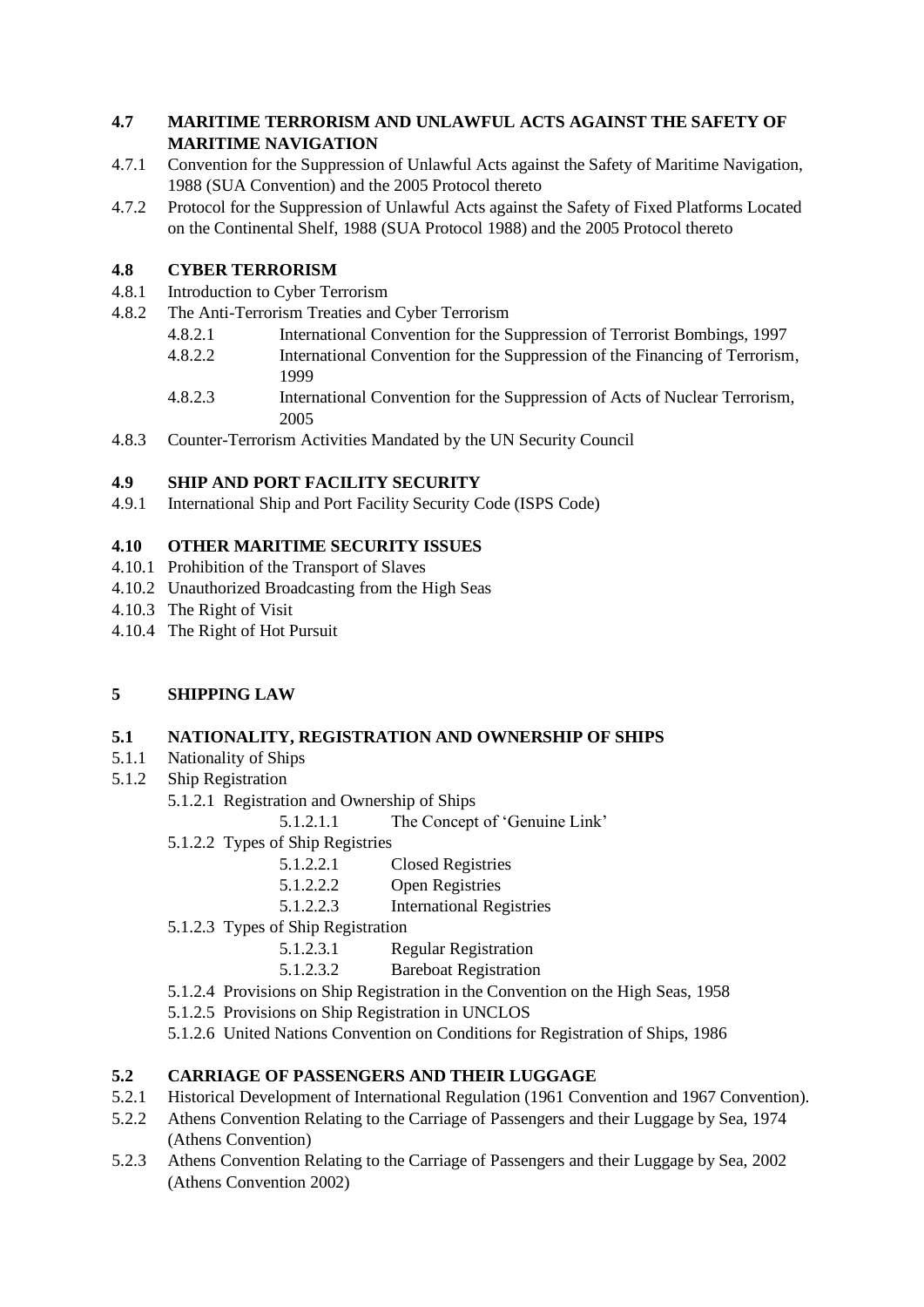- 5.2.4 Guidelines for the Implementation of the Athens Convention Relating to the Carriage of Passengers and their Luggage by Sea, 2002 (IMO Reservation and Guidelines 2006)
- 5.2.5 Relationship between the Athens Conventions and Other Conventions on Limitation of Liability
- 5.2.6 Regulation (EC) No. 392/2009 on the Liability of Carriers of Passengers by Sea in the Event of Accidents of 23 April 2009

# **5.3 MARITIME LABOUR LAW**

- 5.3.1 Status of the Captain and the Crew
- 5.3.2 International Labour Organization (ILO) and Maritime Labour Conventions
- 5.3.3 International Maritime Organization (IMO) and the Maritime Labour Convention, 2006 (MLC 2006)

# 5.3.4 Seafarers' Rights: The MLC 2006 and Amendments thereto

- 5.3.4.1 MLC 2006: Preamble and Articles
- 5.3.4.2 Explanatory note to the Regulations and Code of the MLC 2006
- 5.3.4.3 Minimum requirements for seafarers to work on a ship
- 5.3.4.4 Conditions of employment
- 5.3.4.5 Accommodation, recreational facilities, food and catering
- 5.3.4.6 Health protection, medical care, welfare and social security protection
- 5.3.4.7 Compliance and enforcement
- 5.3.4.8 Duties of consuls to protect seafarers including obligations of flag States to care for their crews
- 5.3.4.9 Immigration/shore leave/maritime security

## **5.4 LAW OF MARITIME SAFETY**

#### 5.4.1 Ship Safety

- 5.4.1.1 International Convention for the Safety of Life at Sea, 1974 (SOLAS) and the 1978 and 1988 Protocols thereto, as amended
- 5.4.1.2 Torremolinos Protocol of 1993 Relating to the Torremolinos International Convention for the Safety of Fishing Vessels, 1977 (SFV PROT)
- 5.4.1.3 International Convention on Load Lines, 1966 and the 1988 Protocol thereto
- 5.4.1.4 International Convention on Tonnage Measurement of Ships, 1969 (TONNAGE 1969)
- 5.4.1.5 Classification Societies

## 5.4.2 Cargo Safety

- 5.4.2.1 SOLAS Chapters VI and VII
- 5.4.2.2 Code of Safe Practice for Cargo Stowage and Securing (CSS Code)
- 5.4.2.3 International Maritime Solid Bulk Cargoes Code (IMSBC Code)
- 5.4.2.4 International Code for the Safe Carriage of Grain in Bulk (International Grain Code)
- 5.4.2.5 Code of Safe Practice for Ships Carrying Timber Deck Cargoes (TDC Code)
- 5.4.2.6 International Convention for Safe Containers, 1972 (CSC Convention), as amended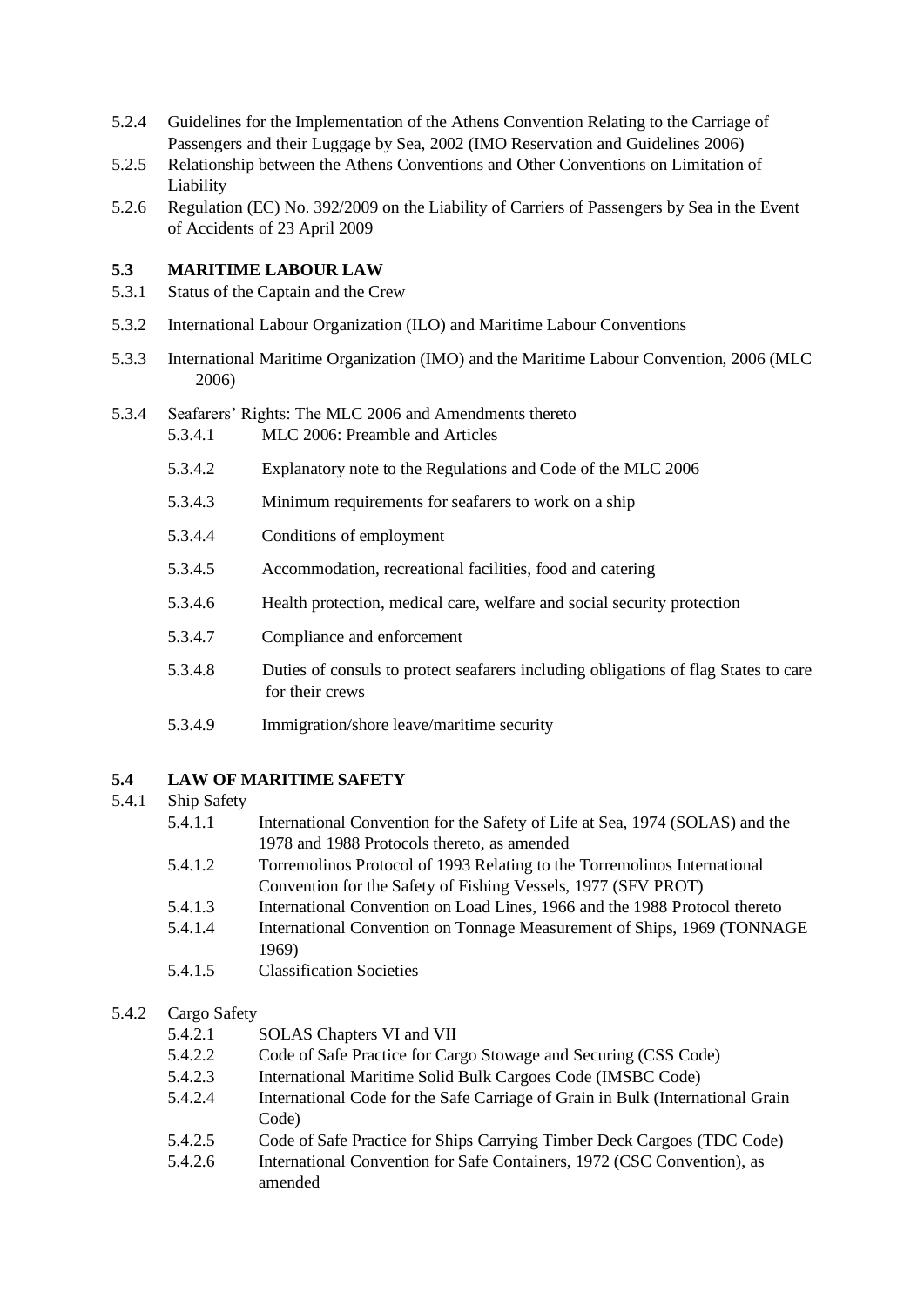- 5.4.2.7 International Maritime Dangerous Goods Code (IMDG Code)
- 5.4.2.8 International Code for the Construction and Equipment of Ships Carrying Dangerous Chemicals in Bulk (IBC Code)
- 5.4.2.9 International Code for the Construction and Equipment of Ships Carrying Liquefied Gases in Bulk (IGC Code)
- 5.4.2.10 International Code for the Safe Carriage of Packaged Irradiated Nuclear Fuel, Plutonium and High-Level Radioactive Wastes on Board Ships (INF Code)
- 5.4.3 Occupational Safety
	- 5.4.3.1 The Human Element and Safety Management
		- 5.4.3.1.1 SOLAS Chapter VIII
		- 5.4.3.1.2 International Safety Management Code (ISM Code)
	- 5.4.3.2 Ship Operation, Manning Standards and Certification of Seafarers
		- 5.4.3.2.1 Principles of Safe Manning
		- 5.4.3.2.2 International Convention on Standards of Training, Certification and Watchkeeping for Seafarers, 1995 (STCW Convention), as amended
		- 5.4.3.2.3 International Convention on Standards of Training, Certification and Watchkeeping for Fishing Vessel Personnel, 1995 (STCW-F 1995)
		- 5.4.3.2.4 International Labour Organization (ILO) Conventions
- 5.4.4 Navigational Safety
	- 5.4.4.1 SOLAS Chapter V
	- 5.4.4.2 Aids to Navigation
		- 5.7.5.3.1 Maritime Signals and Beacons
		- 5.7.5.3.2 Radio Aids
		- 5.7.5.3.3 Meteorological Aids
		- 5.7.5.3.4 Hydrographic Aids
	- 5.4.4.3 Navigational Aids
	- 5.4.4.4 International Convention on Maritime Search and Rescue, 1979 (SAR), as amended
	- 5.4.4.5 Convention on the International Maritime Satellite Organization, 1976 (INMARSAT), as amended
	- 5.4.4.6 International Aeronautical and Maritime Search and Rescue (IAMSAR) Manual, 2004
- 5.4.5 The Control of Ship Safety
	- 5.4.5.1 Flag State Control
	- 5.4.5.2 Substandard Ships and Actions against Substandard Shipping
	- 5.4.5.3 Port State Control
- 5.4.6 Maritime Safety in Polar Regions 5.4.6.1 International Code of Safety for Ships Operating in Polar Waters (Polar Code)

# **5.5 LAW OF MARINE COLLISIONS**

- 5.5.1 Basis of Liability in Collision Cases
	- 5.5.1.1 International Convention for the Unification of Certain Rules of Law Relating to Collision between Vessels, 1910
- 5.5.2 Jurisdiction in Collision Cases
	- 5.5.2.1 International Convention on Certain Rules Concerning Civil Jurisdiction in Matters of Collision, 1952
	- 5.5.2.2 The Draft International Convention for the Unification of Certain Rules Concerning Civil Jurisdiction, Choice of Law, and Recognition and Enforcement of Judgments in Matters of Collision, 1977 (Rio Rules 1977)
	- 5.5.2.3 International Convention for the Unification of Certain Rules of Law Relating to Penal Jurisdiction in Matters of Collisions or Other Incidents of Navigation, 1952